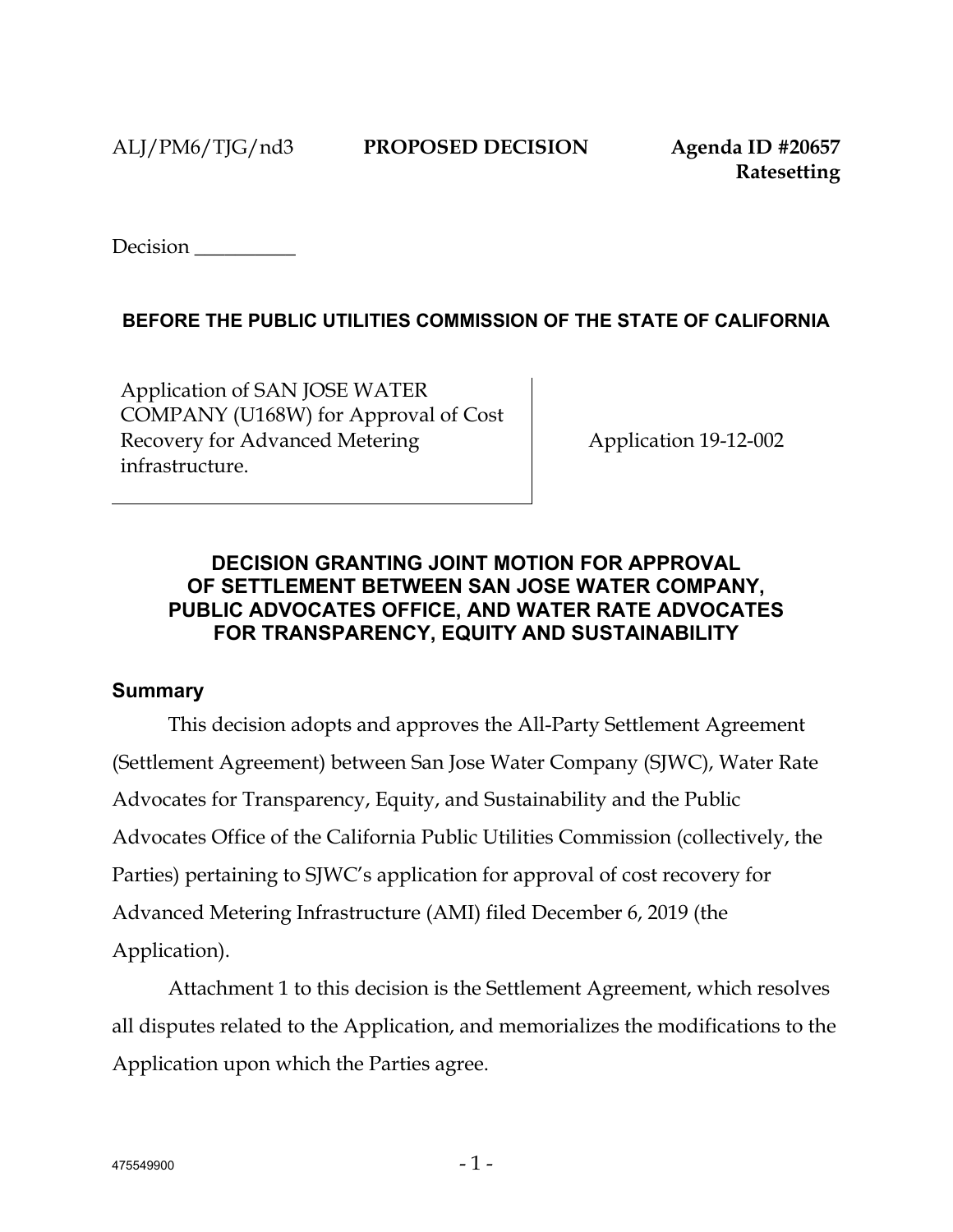Under the terms of the Parties' Settlement Agreement, SJWC is to achieve full deployment of its AMI program within four years after issuance of this decision, during which SJWC will utilize traditional and electronic means to educate customers about the program. The recorded costs of the deployment will be included in rate base through annual Tier 2 Advice Letter filings, and the Commission is asked to adopt new Performance Incentive Mechanism criteria to monitor SJWC's compliance with certain criteria that the Parties agree should be put in place in connection with the AMI deployment.

We find that the Settlement Agreement between the Parties is reasonable based upon the whole record in this proceeding and is consistent with the law and in the public interest.

This Decision closes proceeding Application 19-12-002.

### **1. Background**

On December 6, 2019, San Jose Water Company (SJWC) filed Application (A.) 19-12-002, for approval of cost recovery for Advanced Metering Infrastructure (AMI) (the Application). It is seeking authorization to increase rates for water service to fund the deployment of AMI throughout its service area.<sup>1</sup> In this Application, SJWC seeks to increase its rates to cover costs related to AMI deployment. SJWC proposes an increase of \$2,315,000 or 0.61 percent in 2021, an increase of \$3,960,000 or 1.04 percent in 2022, an increase of \$2,510,000 or 0.65 percent in 2023 and an increase of \$341,000 or 0.09 percent in 2024.<sup>2</sup>

<sup>&</sup>lt;sup>1</sup> The Application includes six attachments: (A) December 25, 2019 AMI Report; (B) Financial Statements; (C) Tariff Pages w Current Rates; (D) Summary of Earnings, and (E) Proposed Customer Notice. SJWC also served direct testimony of John Tang (on Policy, Revenue Requirement, Rate Implementation), Jake Walsh (on Engineering), and Tricia Anklan (on Business Case for AMI).

<sup>2</sup> *See* Application at 16.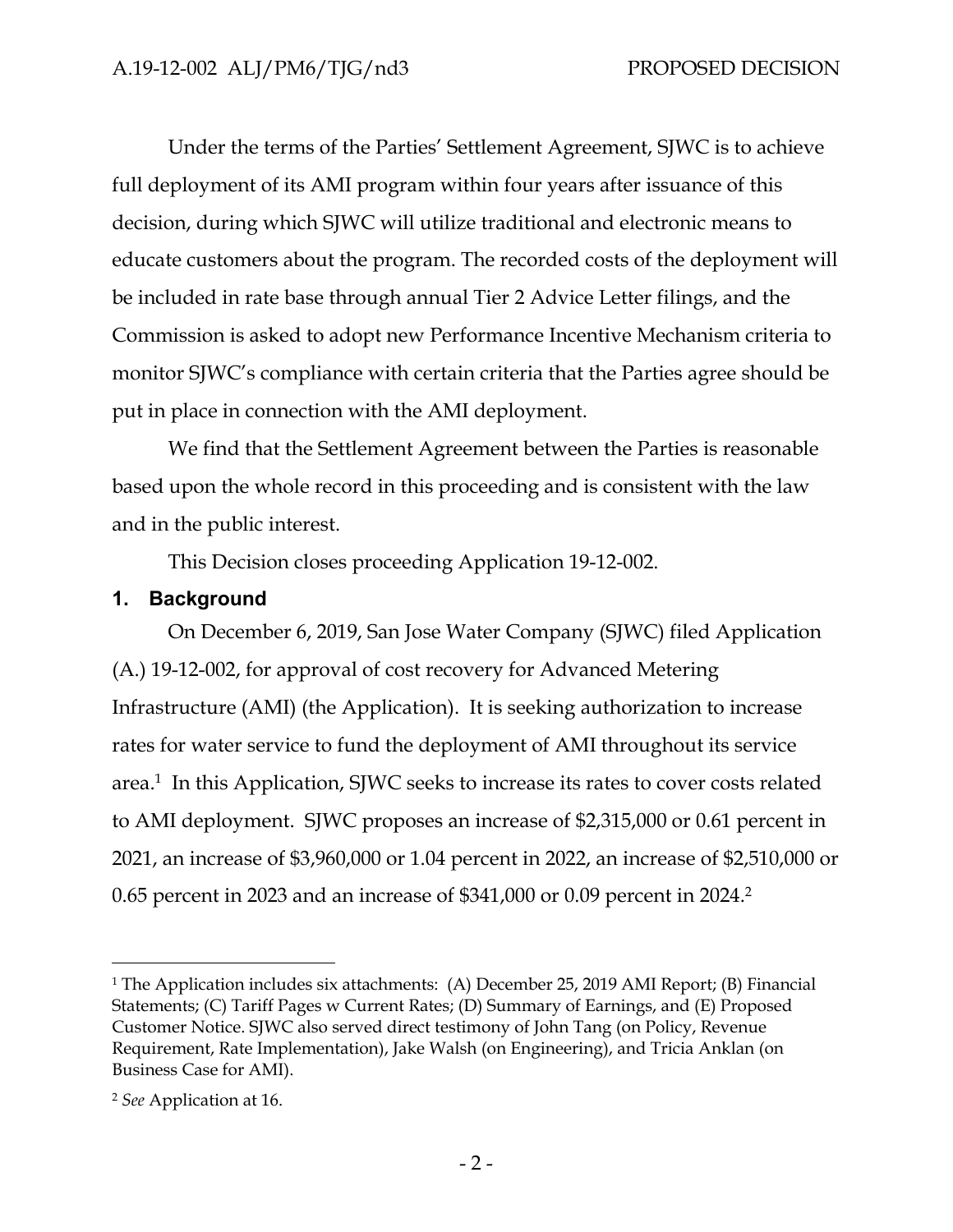SJWC contends that AMI technology includes advanced meters that can take up to hourly readings with a data transmission system that can provide this water usage data to both customers and utility staff in real time. SJWC believes that this technology is a critical tool that will help customers comply with the state water use standards, reduce water loss through early notification of the presence of leaks, and minimize SJWC's and the state of California's carbon footprint.<sup>3</sup>

SJWC contends that, with AMI, customers have an improved ability to manage their near real-time water consumption and detect water leaks, better capabilities to troubleshoot and investigate high usage, and the ability to comply with conservation mandates. SJWC asserts that AMI could help communities conserve water by minimizing water waste, thereby reducing the energy, greenhouse gas emissions, and chemical use associated with producing water that is ultimately lost — in addition to reducing greenhouse gas emissions via fewer meter reading truck miles driven. AMI could benefit water utilities, they argue, helping to eliminate the hazardous work of manual meter reading, and improving identification of leaks, backflow, theft, and meter tampering. This in turn results in improved water quality across the system and a more equitable distribution of costs.<sup>4</sup>

SJWC's present rates are those authorized by Commission Decision (D.) 18-11-025 (as corrected by D.19-06-018, D.19-06-010, D.13-07-028 and implemented by Advice Letter (AL) No. 556) and by AL Nos. 561A and 566. The

<sup>3</sup> *See* Application at 1.

<sup>4</sup> *Id* at 3.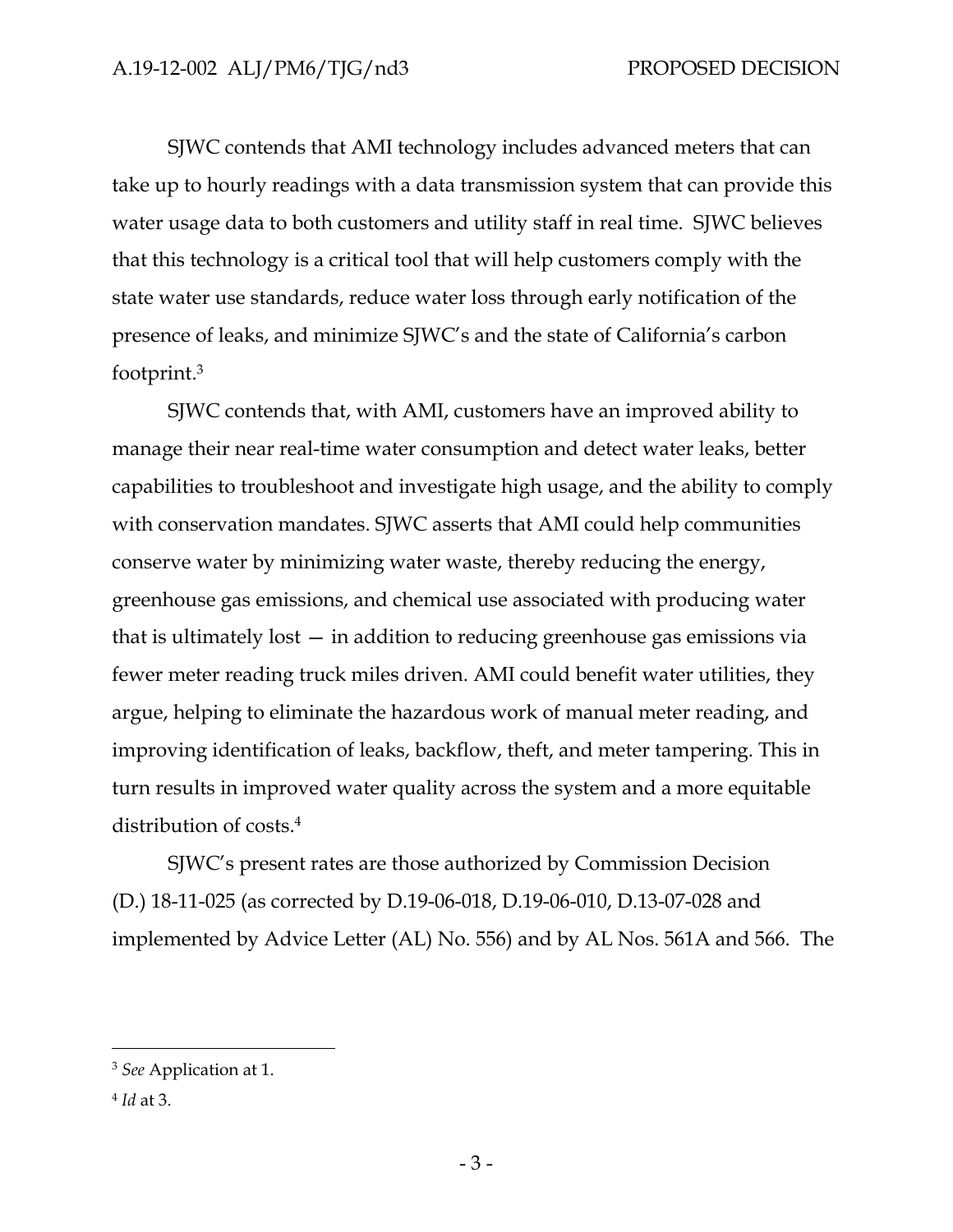most recent rates as of the filing of the Application are set forth in the rate schedules provided as Exhibit C to the Application.<sup>5</sup>

## **1.1. Procedural Background**

The Application was filed on December 6, 2019, and appeared on the Commission's Daily Calendar on the same date. On December 19, 2019, in Resolution (Res.) ALJ 176-3453, the Commission preliminarily designated the proceeding as ratesetting and concluded that hearings would be necessary.

On January 6, 2020, the Public Advocates Office of the California Public Utilities Commission (Cal Advocates) filed a protest to the Application (Protest), indicating that it would conduct discovery and analysis in order to provide recommendations to the Commission on the requests made by SJWC in its Application, including: (1) the cost-effectiveness of SJWC's proposed deployment of AMI (Project); (2) the reasonableness of project assumptions and estimates; (3) the reasonableness of SJWC's proposed ratemaking; and (4) the adequacy of SJWC's customer education program and data privacy.<sup>6</sup>

A prehearing conference (PHC) was held on February 6, 2020, to determine the issues of law and fact, determine the need for hearing, set the schedule for resolving the matter, and address other matters as necessary. Water Rate Advocates for Transparency, Equity, and Sustainability (WRATES) appeared at the PHC to present an oral motion for party status, which was granted.

<sup>5</sup> *See* Application at 15.

<sup>6</sup> *See* January 6, 2001 Protest at 1-2. Cal Advocates also submitted a Report and Recommendations dated May 1, 2020 with testimony by four witnesses: Brian Yu, Justin Menda, Prashanta Adhikari and K.M. Jawadul Baki.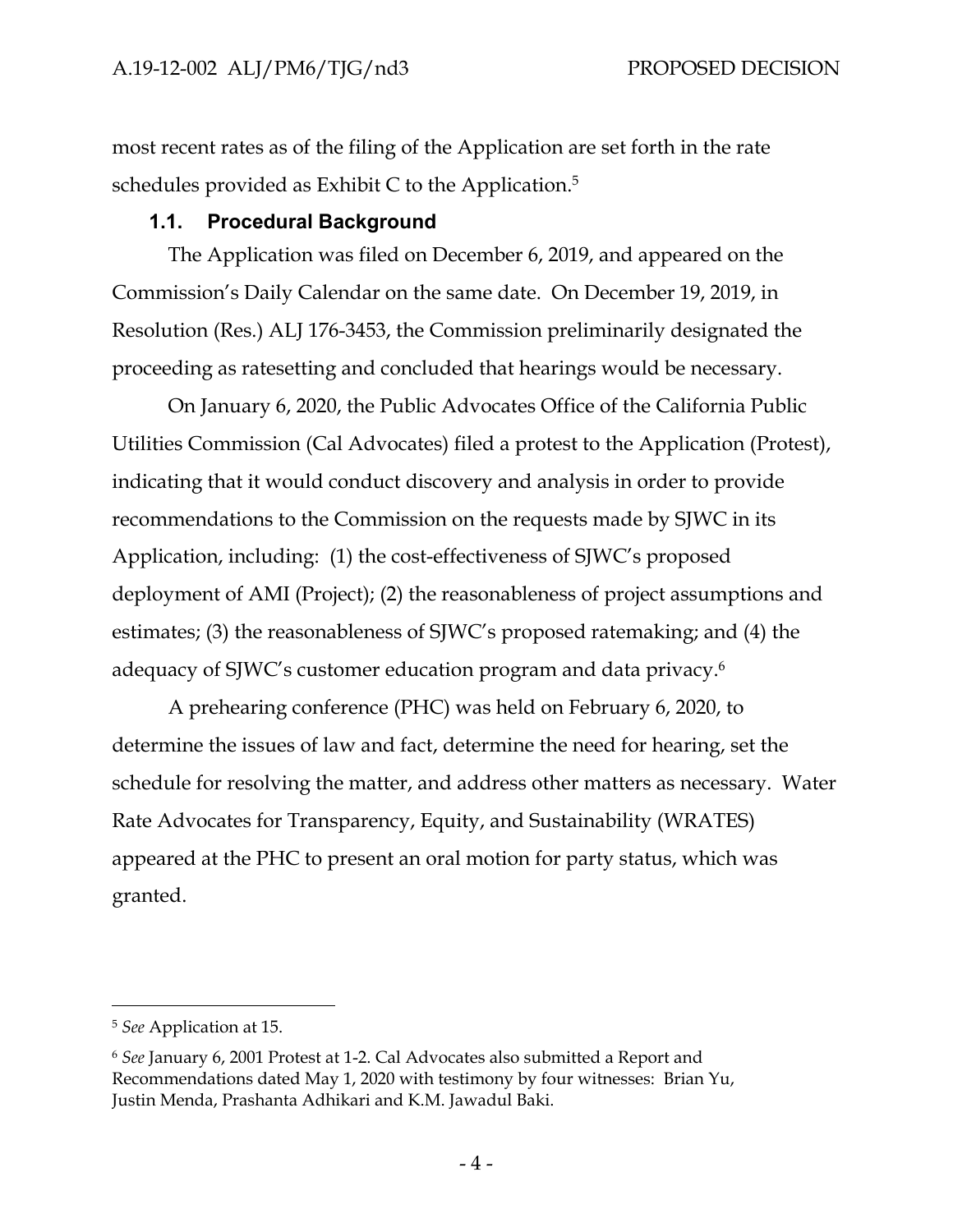The assigned Commissioner issued the Scoping Memo and Ruling on

April 16, 2020, setting the following as issues to be determined in the proceeding:

- Whether SJWC's proposed Project is reasonable and cost effective?
- Whether SJWC's assumptions and estimates are reasonable?
- Whether SJWC's proposed rate increases are reasonable?
- Whether the proposed Project creates any direct or indirect public benefits?
- Whether SJWC will have an adequate customer education program regarding this Project?
- Whether the Project contains adequate data privacy standards?

SJWC, Cal Advocates and WRATES engaged in settlement negotiations, including a formally noticed settlement conference held on October 9, 2020 in compliance with Rule 12.1(b) of the Commission's Rules of Practice and Procedure.<sup>7</sup> On June 10, 2021, SJWC and Cal Advocates agreed to settle the proceeding and concurrently filed a Joint Motion for Approval of the Settlement Agreement (Joint Motion).<sup>8</sup> On August 5, 2021, WRATES joined the Settlement Agreement and Joint Motion to approve the settlement.<sup>9</sup>

<sup>7</sup> All subsequent Rules refer to the Commission's Rules of Practice and Procedure.

<sup>8</sup> *See* June 10, 2021 Joint Motion of SJWC and Cal Advocates for Approval of Settlement Agreement (Joint Motion). Attachment A to the Joint Motion is the Proposed Settlement Agreement.

<sup>9</sup> *See* August 5, 2021 Joint Motion of SJWC and Cal Advocates for Approval of Settlement Agreement, the substance of which is identical to the Joint Motion, but which adds WRATES as a signatory to the Motion and settlement Agreement.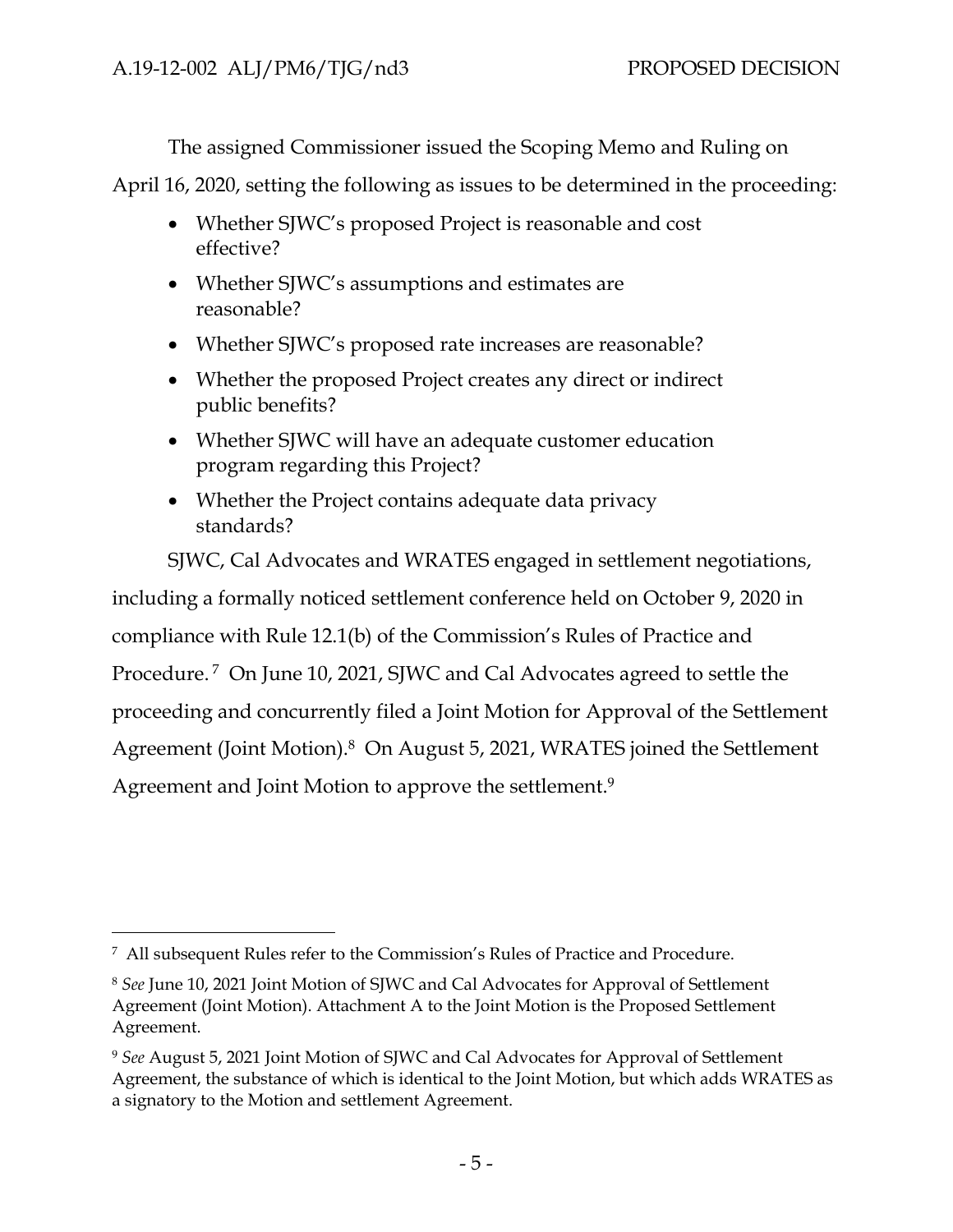#### **1.2. Parties**

SJWC is a public utility engaged in the supply and distribution of water for domestic and industrial purposes in San Jose, Cupertino, Campbell, Los Gatos, Monte Sereno, Saratoga, and in unincorporated territory in the County of Santa Clara. It provides water service to approximately one million people in the greater San Jose metropolitan area. SJWC's service area encompasses about 140 square miles and includes approximately 230,000 active metered services. $^{10}$ 

WRATES is an advocacy group, comprised of engineers and other scientific professionals, whose goal is water conservation and community education. They intend to work with SJWC to develop approaches to identify baseline measurements on water leakage on both the utility and customer side. WRATES became a party to the proceeding at the PHC.<sup>11</sup>

Cal Advocates serves as representative on behalf of California consumers.<sup>12</sup> Cal Advocates' statutory mandate requires it to "advocate on behalf of the interests of public utility customers and subscribers within the jurisdiction of the commission" and "obtain the lowest possible rate for service consistent with reliable and safe service levels."

WRATES and Cal Advocates question whether SJWC's proposals about costs of AMI deployment are reasonable. To address this, Cal Advocates proposes a Performance Incentive Mechanism (PIM) to measure and monitor whether SJWC meets its goals and achieves the benefits for customers that it expects.

<sup>&</sup>lt;sup>10</sup> Application at 2. SJWC's principal place of business is 110 W. Taylor Street, San Jose, California 95110.

*<sup>11</sup> See* PHC Transcript dated February 6, 2020, at page 14, line 20–page 16, line 15.

<sup>12</sup> *See* California Public Utilities (Pub. Util.) Code § 309.5.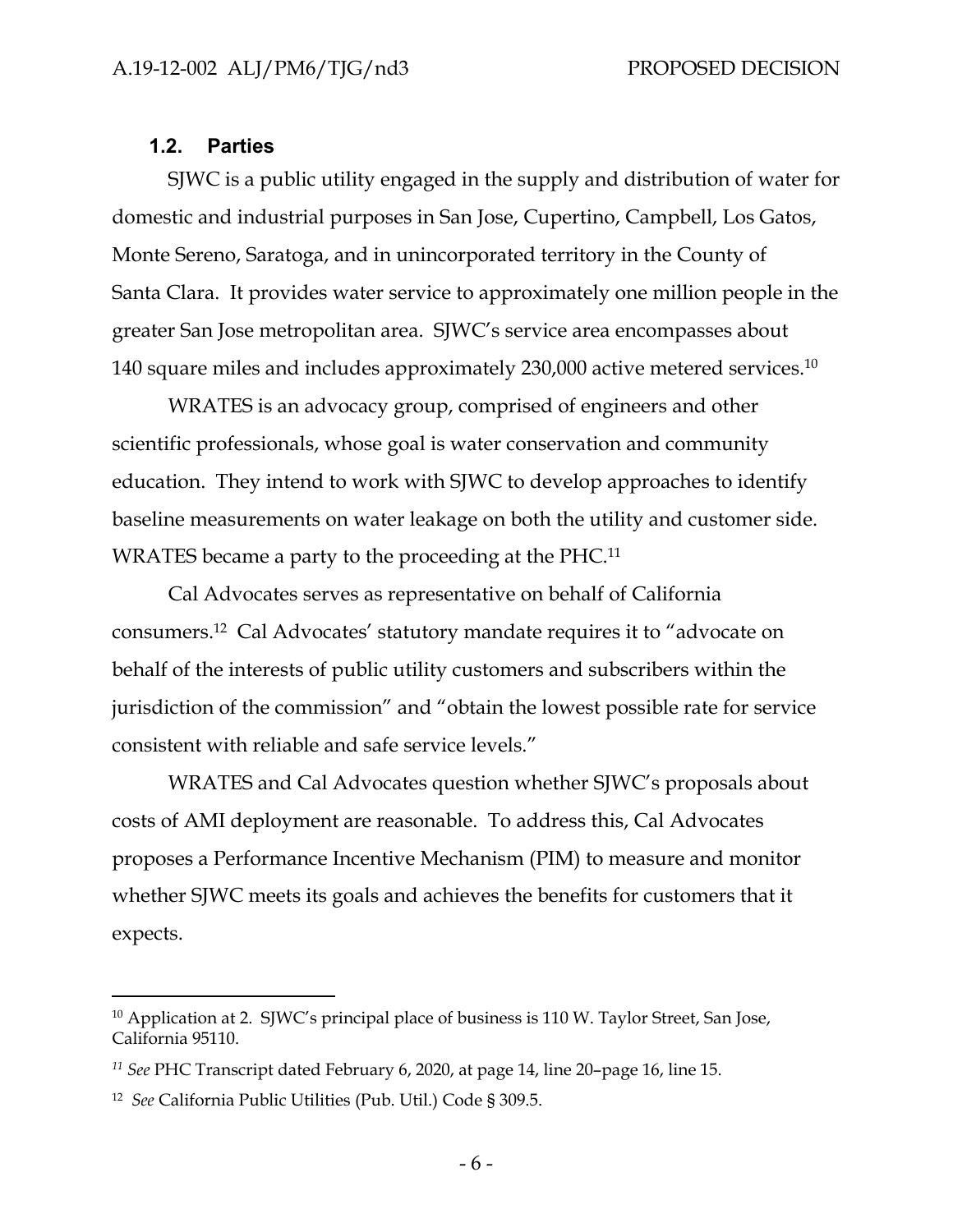# **1.3. Settlement of Disputes**

SJWC, WRATES, and Cal Advocates (collectively, the Parties) met and conferred several times in the weeks following the PHC. On October 9, 2020, the Parties held a formally noticed settlement conference in compliance with Rule 12.1(b). They agreed to settle the proceeding on August 5, 2021.<sup>13</sup> As discussed below, the settlement includes a PIM as proposed by Cal Advocates.

## **2. Summary of Settlement Provisions Addressing Scope**

#### **2.1. Performance Incentive Mechanism**

The Parties agree that SJWC will achieve full deployment of its AMI within four years of a final decision from the Commission.

Cal Advocates proposes, and all Parties agree, that there should be a PIM in place to monitor whether SJWC's AMI is meeting its goals and achieving stated customer benefits. The Parties agrees that SJWC must provide annual updates to the Commission's Water Division to demonstrate that it is in compliance with the Settlement Agreement before it may recover the associated revenue for the PIM requirement during the next calendar year. SJWC's compliance will be evaluated upon (1) customer/subscriber enrollment in the WaterSmart Portal; (2) customer/subscriber leak alerts; (3) water loss associated with leaks; (4) bill adjustments for leaks; and (5) savings from field operations.<sup>14</sup>

Beginning in the year after one year of full deployment of SJWC's AMI and ending 15 years later, SJWC shall demonstrate compliance with the five PIM requirements for each year through either its Step-Rate AL filings or general rate case (GRC) filings.

<sup>13</sup> *See* Joint Motion at 2.

<sup>14</sup> *See* Joint Motion, Attachment A at A-5 to A-6.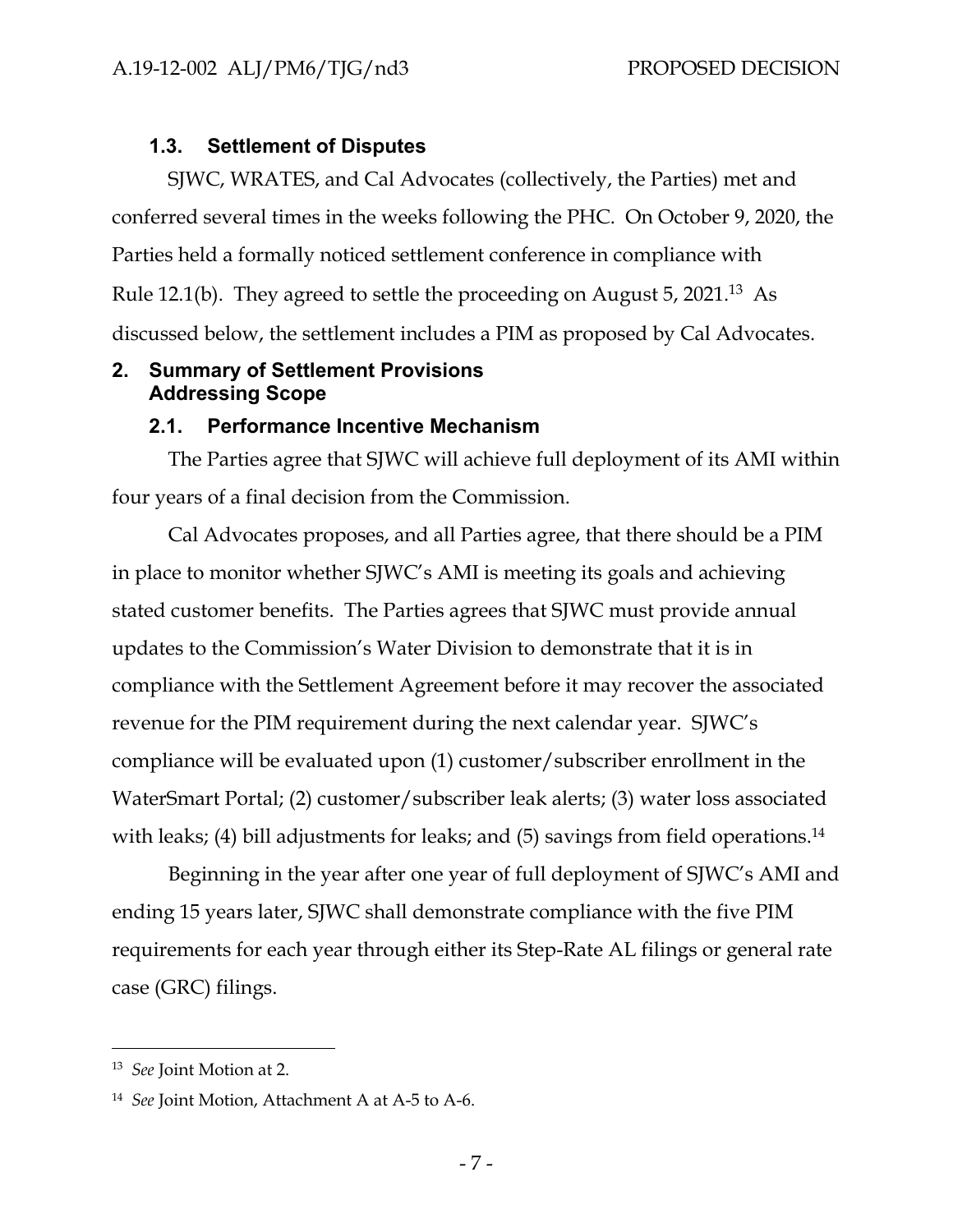#### **2.2. Depreciation Rate Agreement**

The Parties agree that SJWC may use the depreciation rate authorized in its 2018 GRC in D.18-11-025<sup>15</sup> , but that assets will be depreciated over the life span of the Project.<sup>16</sup>

#### **2.3. Meter Replacement Savings**

The SJWC and Cal Advocates disagreed about whether estimated cost savings for meter replacement from 2022-2027 should be characterized as capital cost savings and associated with AMI. Cal Advocates contended that meter replacement is necessary whether or not AMI is implemented, therefore cost savings related to meter replacement between 2022-2027 should not be characterized as capital cost savings. The Parties agree that cost savings associated with meter replacement will be included within SJWC's line items for field operations cost savings, which are part of its annual step-rate and GRC filing reporting requirements for AMI.<sup>17</sup>

### **2.4. Customer Education**

SJWC plans an extensive outreach and education campaign to educate its customers about the AMI program. This will include community events, publishing brochures in multiple languages and conducting a Google ads campaign. WRATES criticized the program, noting that a "trusted source" is necessary to inform ratepayers about PIM. The Parties agree that SJWC will

<sup>15</sup> *See* D.18-11-025 November 29, 2018 Decision Approving Settlement Agreement In the Matter of the Application of SAN JOSE WATER COMPANY (U168W) for an Order authorizing it to increase rates charged for water service by \$34,288,100 or 9.76 percent in 2019, by \$14,231,800 or 3.70 percent in 2020, and by \$20,581,700 or 5.17 percent in 2021.

<sup>16</sup> *See* Joint Motion, Attachment A at A-6 to A-7.

<sup>17</sup> *See* Joint Motion, Attachment A at A-7.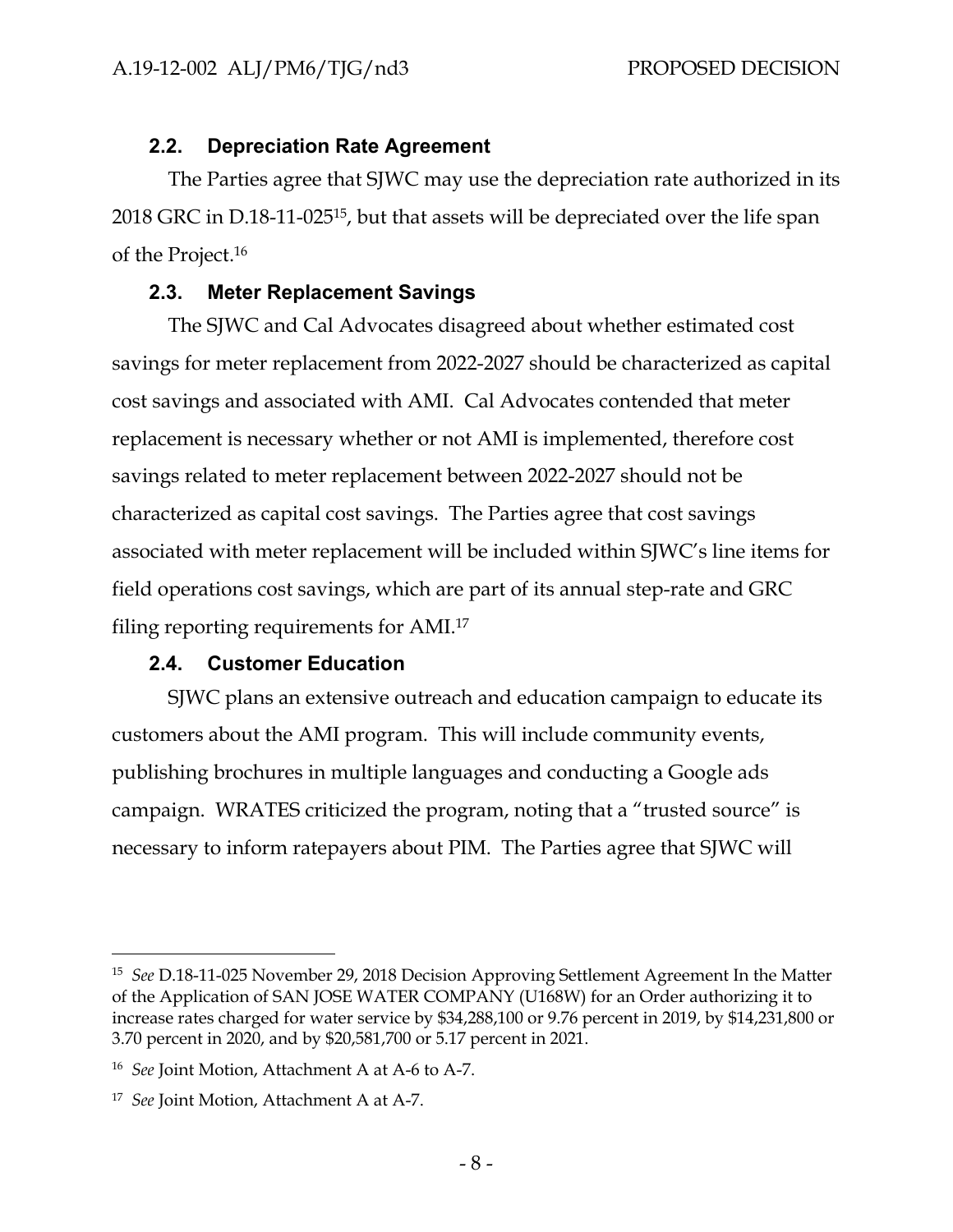utilize traditional and electronic means to educate ratepayers about the AMI program.<sup>18</sup>

# **2.5. Customer/Subscriber Privacy Agreement**

SJWC will comply with the California Consumer Privacy Act with respect to the AMI program. It will require all bidders for the AMI system to comply with security requirements to safeguard data from the time of initial transmission through long-term storage. Customer-specific information such as customer name, address, account number and/or bill payment status will not be transmitted over the network.<sup>19</sup>

# **2.6. Cost Recovery Agreement**

SJWC and Cal Advocates agree that costs of the AMI deployment, after being used and useful, will be included in rate base through annual Tier 2 AL filings. Capitalized interest will not be compounded, instead interest during construction will be accrued on a monthly basis at SJWC's actual weighted average cost of debt. $20$ 

### **2.7. Billing Agreement**

Cal Advocates and WRATES express concern that SJWC's methods for calculating service charges are inaccurate, do not conform to SJWC's tariff and that corrections for these issues should be made at SJWC's own expense. They contend that, as a result of SJWC's error, customer bills may fund over three percent more than the actual costs of AMI. For this reason, they argue that the Commission should require SJWC to adopt a uniform process of prorating

- 19 *Id.*
- <sup>20</sup> *Id.*

<sup>18</sup> *See* Joint Motion, Attachment A at A-8.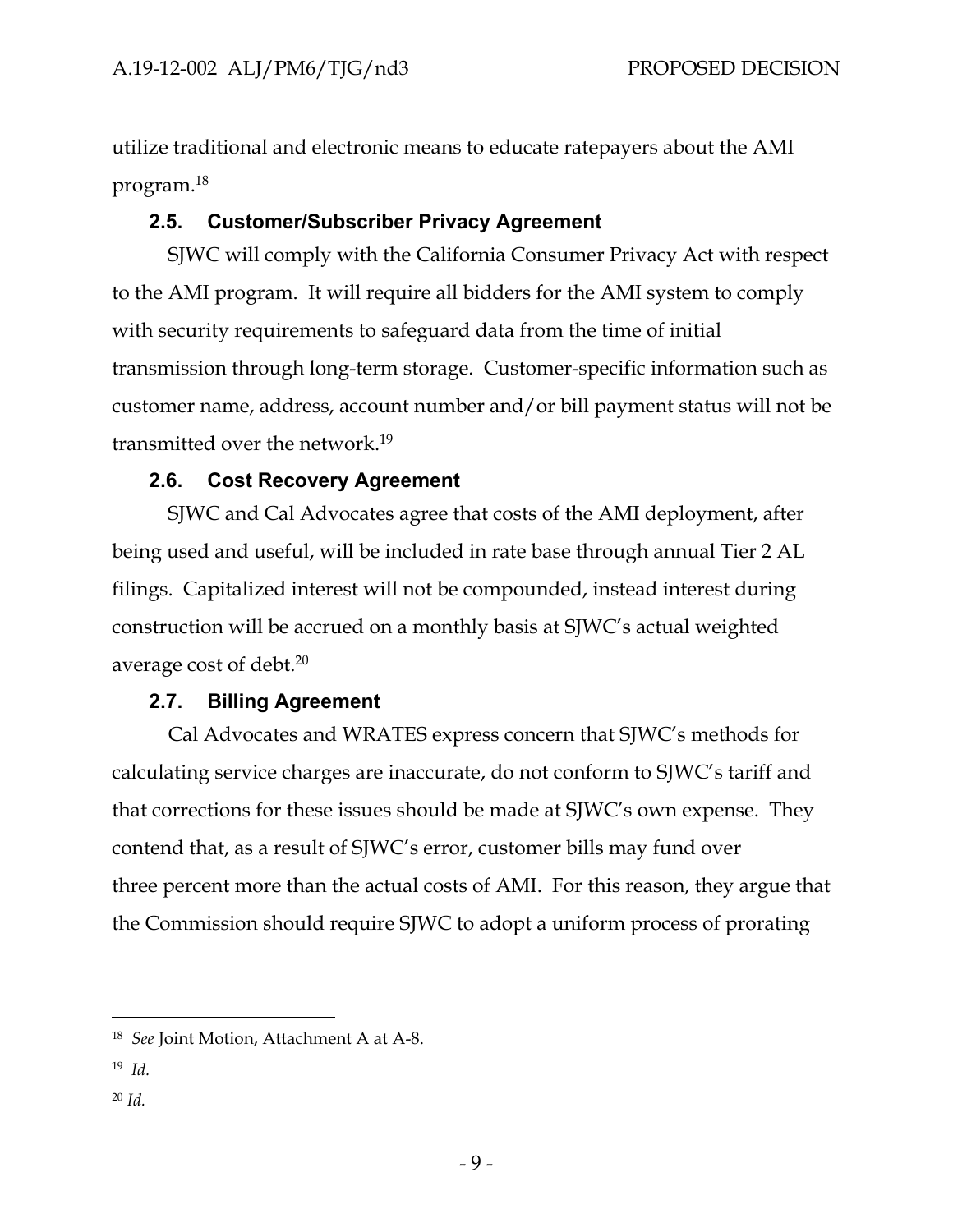monthly service charges, and that the Commission should require SJWC, not customers, to absorb the costs of correcting its billing practices.

The Parties agree that, within three months from the issuance of the Commission's decision approving the Settlement Agreement, SJWC must implement one standard uniform formula to accurately calculate and prorate monthly service charges for its customers/subscribers. The costs to implement such a formula shall be borne by SJWC and not recovered from ratepayers.<sup>21</sup>

#### **3. Settlement Standard of Review**

The requirements for approval of a settlement are set forth in Rule 12.1(a). The Commission will only approve a proposed settlement if we find that the settlement satisfies Rule 12.1(d), which requires a settlement to be "reasonable in light of the whole record, consistent with law, and in the public interest." The Commission will not approve settlements, whether contested or uncontested, unless the settlement satisfies the Rule. Rule 12.5 limits the applicability of a settlement.<sup>22</sup>

### **3.1. The Settlement Agreement Is Reasonable In Light of the Whole Record**

To determine whether a settlement meets the standard of review in Rule 12.1, the Commission must be convinced that the Parties had a sound and thorough understanding of the application and of the record supporting the application. The record in this proceeding consists of: (1) the Application and five attachments; (2) the prepared testimony of three witnesses in support of the

<sup>21</sup> *See* Joint Motion, Attachment A at A-9.

 $22$  Rule 12.5: "Commission adoption of a settlement is binding on all parties to the proceeding in which the settlement is proposed. Unless the Commission expressly provides otherwise, such adoption does not constitute approval of, or precedent regarding, any principle or issue in the proceeding or in any future proceeding."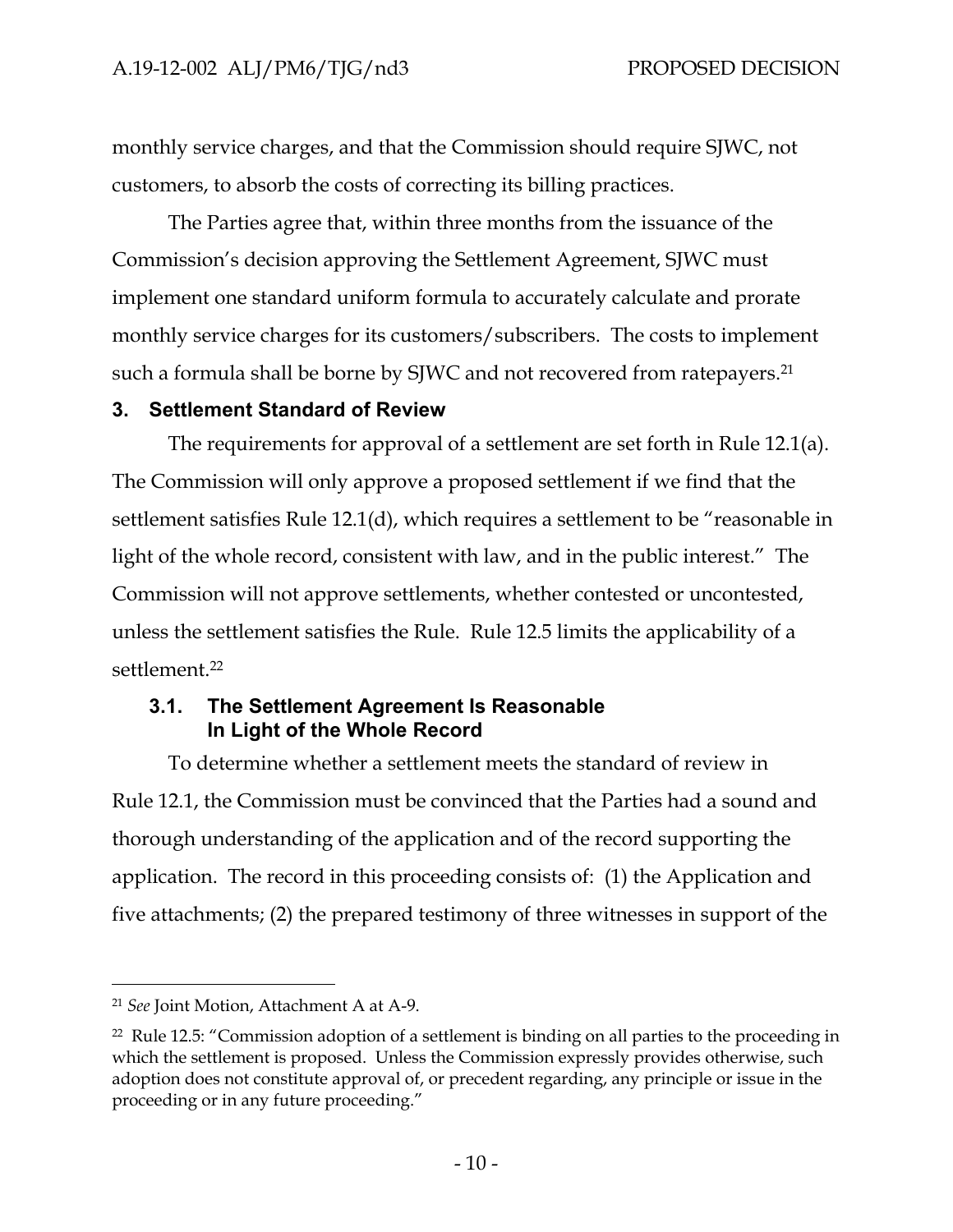Application; (3) the joint statements and motions of the Parties dated May 7, 2021, June 10, 2021, and August 5, 2021; (4) the Public Advocates Office Report and Recommendations dated May 1, 2020; (5) San Jose Water Company Rebuttal Testimony; and (6) the transcripts of the February 6, 2020 PHC and May 11, 2021 status conference.<sup>23</sup>

The testimony and supporting exhibits submitted in this proceeding demonstrate that the Parties have a sound and thorough understanding of the underlying assumptions and of the record. The Settlement Agreement resolves the concerns that Cal Advocates raises in its Protest, addresses the issues within the scoping memorandum and provides sufficient information to permit the Commission to discharge its regulatory obligations.

The Settlement Agreement resolves competing concerns in a collaborative and cooperative manner. The Parties have demonstrated that they have extensively researched and debated the issues to arrive at appropriate recommendations for settlement of their disputes. By reaching agreement, the Parties also avoided the costs of further litigation.

### **3.2. The Settlement is Consistent with the Law**

SJWC, WRATES and Cal Advocates contend that the settlement is consistent with applicable law and addresses the Commission's directive to commence transition to the use of AMI for Class A and Class B water services to increase data for customer and operational use, produce conservation signals

<sup>&</sup>lt;sup>23</sup> We note here that Exhibits A-J submitted by WRATES on May 3, 2021 with its Proposed Exhibit and Witness List are not included in the record herein, as WRATES expressly acknowledges in its May 13, 2021 Response in Opposition to San Jose Water Company's Motion *in Limine* to Exclude Exhibits A through J, that they were expressly "intended for possible use in cross-examination and were not intentionally submitted as testimony" and that WRATES "does not intend to offer any testimony at this time. The Exhibits, as WRATES understands, are not part of the record."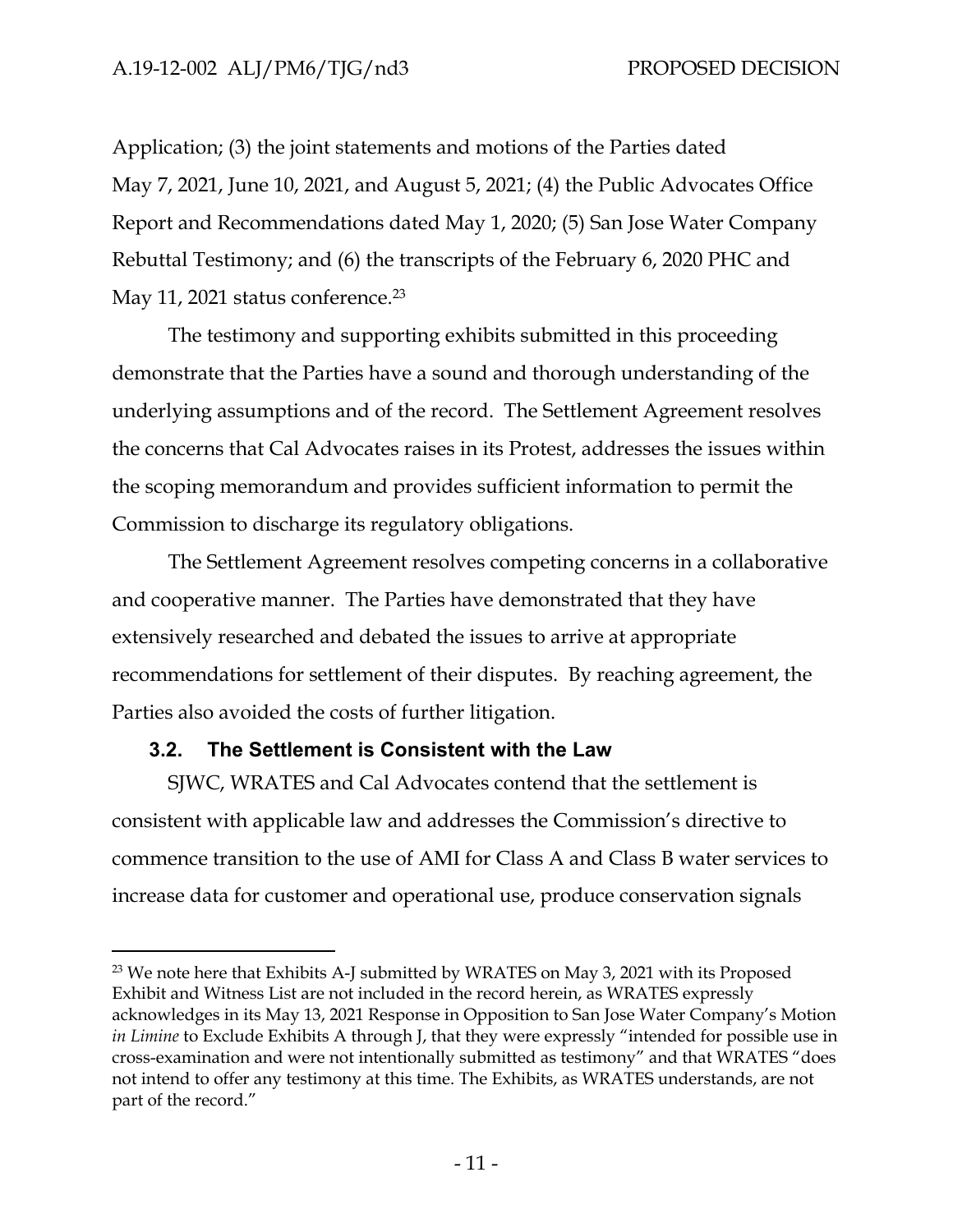through real-time data delivery, improve water management, reduce leaks and promote equity and sustainability.<sup>24</sup> The issues resolved in the Settlement Agreement are within the scope of the proceeding and nothing in the settlement contravenes any statute or Commission decision or rule.

# **3.3. The Settlement is in the Public Interest**

SJWC, WRATES and Cal Advocates contend that the settlement is in the public interest, because its approval will provide efficient resolution of contested issues, will avoid unnecessary litigation expense, will conserve Commission resources and will allow SJWC to begin deployment of AMI throughout its service area. Approval of the Settlement Agreement allows SJWC to recover a reasonable rate of return and promotes safety, reliability, operational efficiency and infrastructure development and investment, while at the same time keeping customer rates as low as is reasonable.<sup>25</sup>

We conclude that the Settlement Agreement meets the requirements under Rule 12.1.

# **4. Request for Confidential Treatment**

SJWC and Cal Advocates each submitted confidential documents.<sup>26</sup> Pub. Util. Code Section 583 and General Order (GO) 66-C authorize the Commission to exclude certain information from public inspection, if revealing

<sup>24</sup> *See* Joint Motion at 4-5 and fn. 4 citing D.16-12-026, *Order Instituting Rulemaking on the Commission's Own Motion into Addressing the Commission's Water Action Plan Objective of Setting Rates that Balance Investment, Conservation, and Affordability for Class A and Class B Water Utilities,* Decision Providing Guidance on Water Rate Structure and Tiered Rates at 63.

<sup>25</sup> *See* Joint Motion at 9.

<sup>&</sup>lt;sup>26</sup> SJWC submitted a confidential version of the testimony of Tricia Anklan (SJW-3C) and of its Rebuttal Testimony (SJW-4C). Cal Advocates submitted a confidential version of its Public Advocates Office Report and Recommendations (PAO-1C).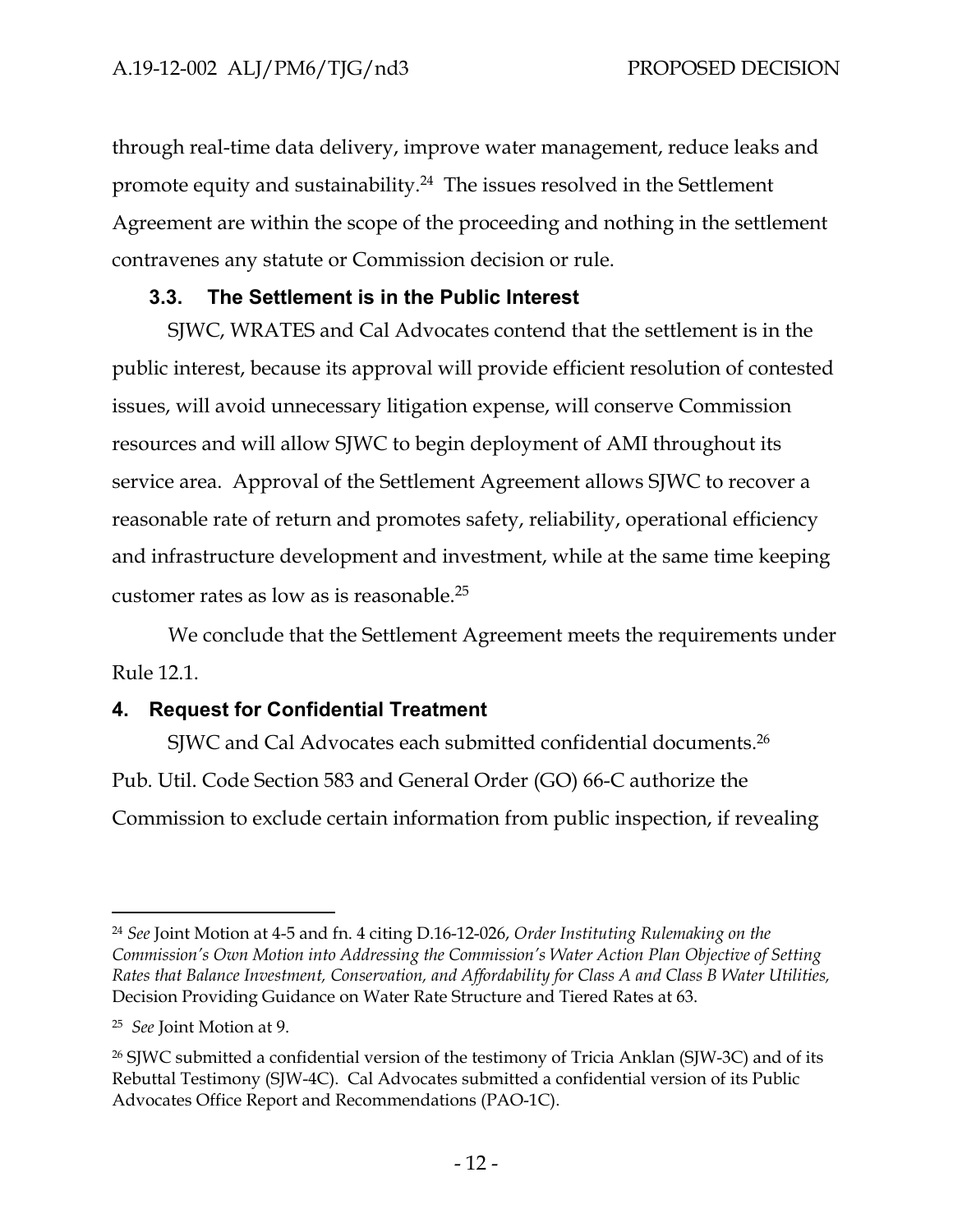the reports, records or information would place the regulated company at an unfair business disadvantage.

Absent additional concerns or protests, the public interest in protecting confidential financial information outweighs the public interest in disclosing the information. SJWC and Cal Advocates filed Motions requesting confidential handling of those documents on April 28 and 29, 2022 respectively. Pursuant to Rule 11.5, we seal the confidential portions of the evidentiary record, and pursuant to D.06-06-066, authorize the confidential treatment of those exhibits as set forth in the ordering paragraphs of this decision. The Motions should be granted.

#### **5. AL Requirements**

The Settlement Agreement includes provisions about revenue adjustments, and adjustments to billing which require ALs to be submitted. For each, SJWC is required to submit revised tariff schedules which comply with GO 96-B for approval by the Commission's Water Division, within 90 days of the effective date. Supporting work papers shall be included with each AL.

#### **6. Admission of Testimony into the Record**

In their Settlement Agreement, SJWC and Cal Advocates agree to admission into evidence of prepared testimony and certain exhibits and agree to waive cross examination of witnesses regarding prepared testimony and exhibits. Accordingly, pursuant to Rule 13.8, the Commission receives the testimony served by the Parties as exhibits into the record as evidence supporting the Settlement Agreement and approval of this case.

#### **7. Waiver of Comment Period**

SJWC and Cal Advocates resolved Cal Advocates' Protest and filed a Joint Motion on June 10, 2021. WRATES joined the settlement August 5, 2021. This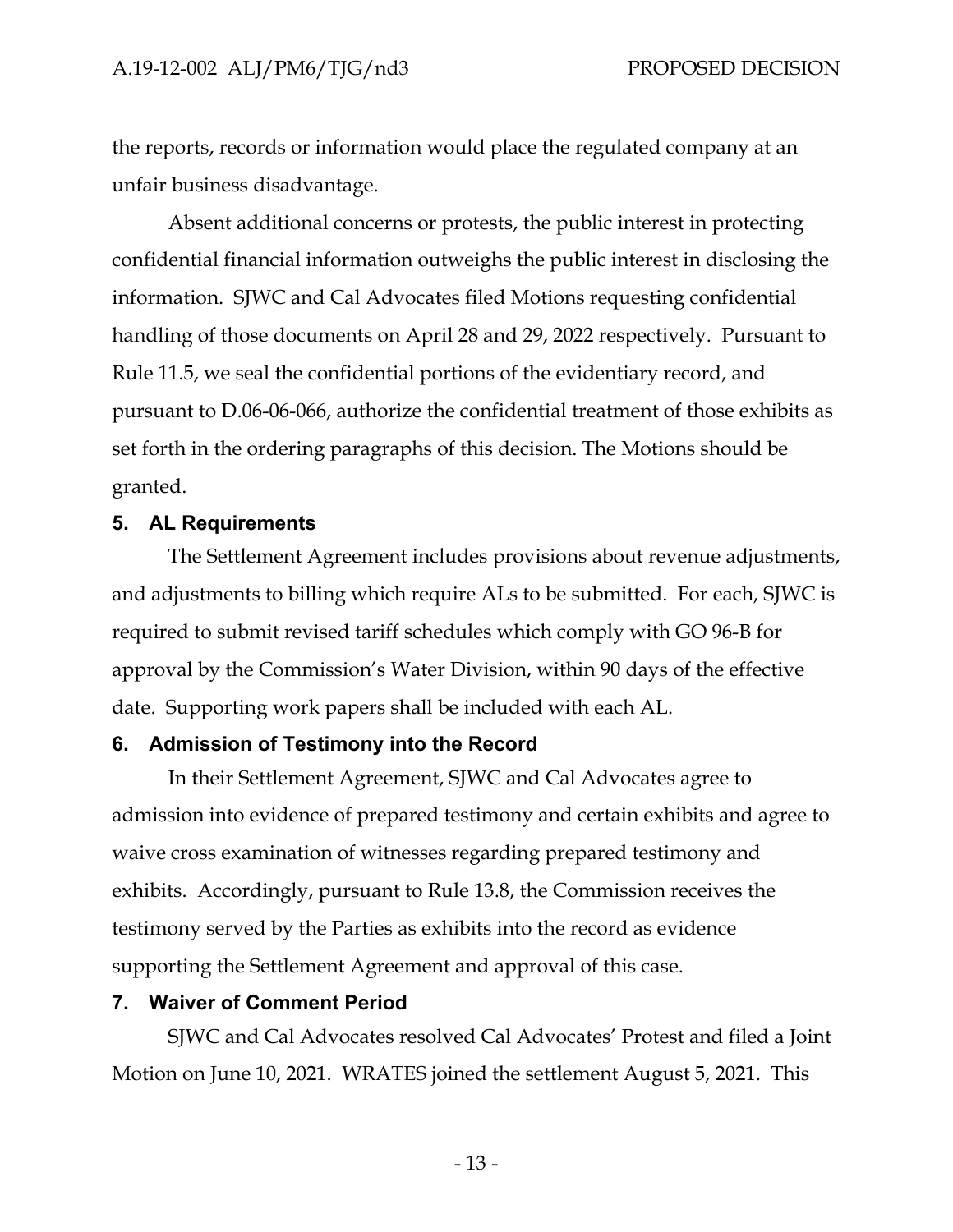proposed decision grants the Joint Motion. Therefore, this is now an uncontested matter in which the proposed decision grants the relief requested. Accordingly, pursuant to Pub. Util. Code Section  $311(g)(2)$  and Rule  $14.6(c)(2)$ , the otherwise applicable 30-day period for public review and comment is waived.

# **8. Categorization and Need for Hearings**

In Res. ALJ 176-3453 dated December 19, 2019, the Commission preliminarily categorized the Application as ratesetting, and preliminarily determined that hearings were necessary. At the time that the PHC was held on February 6, 2020, hearings still appeared necessary. The Assigned Commissioner's Scoping Memo and Ruling dated April 16, 2020, indicated that there was an issue about how any required public participation hearing or evidentiary hearings would be carried out (because of the COVID pandemic) however, the categorization was not changed. Because we have determined that the Joint Motion should be approved, evidentiary hearings are not needed in this proceeding.

# **9. Assignment of Proceeding**

Darcie L. Houck is the assigned Commissioner. Patricia B. Miles and Thomas J. Glegola are co-assigned as the Administrative Law Judges in this proceeding.

# **Findings of Fact**

1. The Settlement Agreement is the product of good-faith, arms' length negotiation between Parties reflecting all of the affected interests.

2. Each of the terms of the Settlement Agreement is the result of good faith compromise.

3. On December 6, 2019, SJWC filed Application 19-12-002, for approval of cost recovery for Advanced Metering Infrastructure.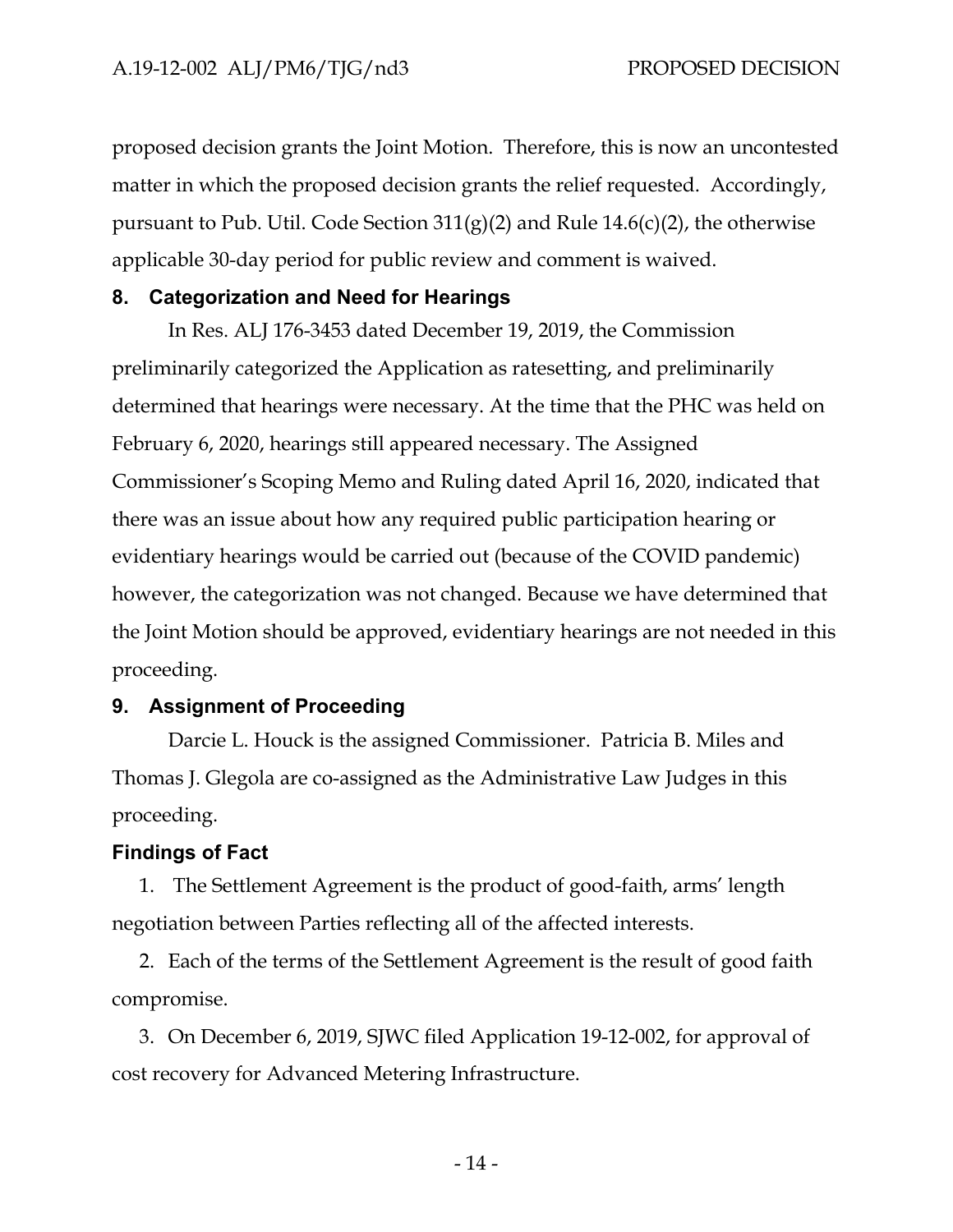4. SJWC is a public utility engaged in the supply and distribution of water for domestic and industrial purposes and serves approximately one million customers in the San Jose metropolitan area.

5. A protest was filed by Cal Advocates on January 6, 2020, and WRATES was granted party status at the PHC held February 6, 2020.

6. On June 10, 2021, SJWC and Cal Advocates filed a Settlement Agreement resolving their disputes about the proceeding. WRATES became a signatory to the Settlement Agreement on August 5, 2021.

7. The Settlement Agreement describes each party's position and the compromises they reached to resolve their differences.

8. In the Settlement Agreement, SJWC and Cal Advocates request the admittance of their exhibits into evidence.

9. SJWC and Cal Advocates request that the public and confidential versions of its Testimony and Exhibits included with its Application be received into evidence should be granted pursuant to Rule 11.5, GO 66-C and D.06-06-066.

10. The settlement does not violate any statute, Commission decision or rule.

11. The Parties demonstrate a sound and thorough understanding of the underlying assumptions and data in the record.

#### **Conclusions of Law**

1. The Settlement Agreement is reasonable in light of the record as a whole.

2. The Settlement Agreement does not violate any laws or prior Commission decisions.

3. The Settlement Agreement taken as a whole is in the public interest.

4. The Settlement Agreement meets the criteria for approval of settlements in Rule 12(1)(d).

5. The Settlement Agreement should be approved.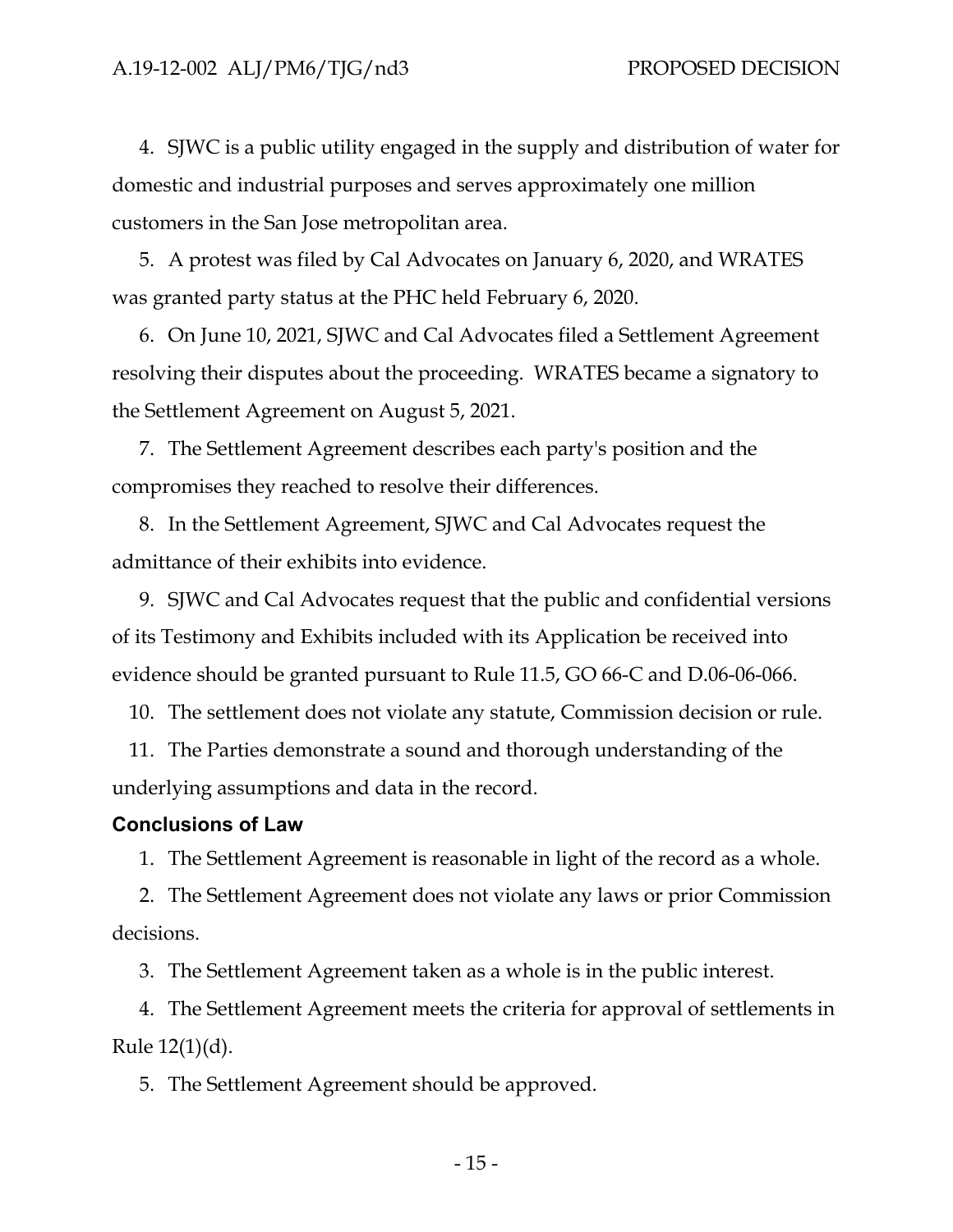6. The proposed Settlement Agreement satisfies the requirements of Rule 12.1, which provides that the Commission will not approve a settlement unless the settlement is reasonable in light of the whole record, consistent with law, and in the public interest.

7. The request to receive the testimony and exhibits of SJWC and Cal Advocates into the record, should be granted.

8. All rulings previously issued by either of the co-assigned ALJs in this proceeding should be deemed affirmed herein.

9. This is an uncontested matter in which the decision grants the relief requested, and therefore, the otherwise applicable 30-day period for public review should be waived, pursuant to Pub. Util. Code Section  $311(g)(2)$ .

10. This decision should be effective immediately.

11. This proceeding should be closed.

## **O R D E R**

#### **IT IS ORDERED** that:

1. The Joint Motion of San Jose Water Company, the Public Advocates Office of the California Public Utilities Commission, and the Water Rate Advocates for Transparency, Equity and Sustainability for Adoption of Settlement Agreement pertaining to the Application of San Jose Water Company for Approval of Cost Recovery for Advanced Metering Infrastructure is approved.

2. During the deployment phase, seven days after each delay in the deployment of the Advanced Metering Infrastructure is encountered and after San Jose Water Company and the Public Advocates Office of the California Public Utilities Commission subsequently meet and agree to modify the deployment schedule, San Jose Water Company shall inform the Water Division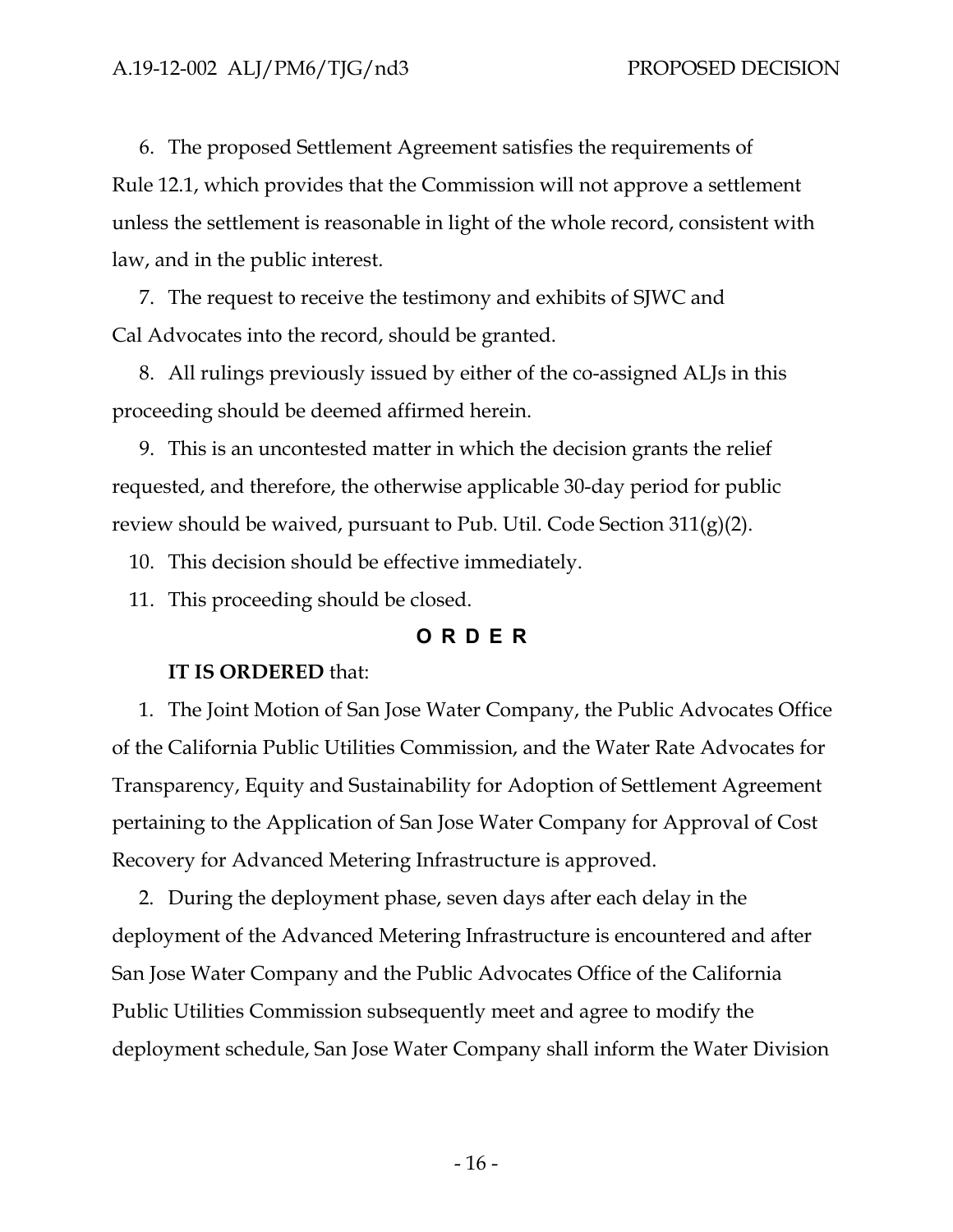of the Commission by letter on agreed-upon modifications to the deployment schedule.

3. During the deployment phase, San Jose Water Company shall provide reports on January 15 and July 15 which inform the Public Advocates Office and the Water Division of the California Public Utilities Commission of the number of meters deployed, the anticipated remaining deployment schedule, and associated delays with the deployment beyond San Jose Water Company's control.

4. For 15 years after one year of full deployment of the Advanced Metering Infrastructure, San Jose Water Company shall demonstrate compliance with the Performance Incentive Mechanism requirements and metrics, defined in the Settlement Agreement, in a Step-Rate Advice Letter (AL) or in a Tier 2 AL submission no later than November 16 of each year. This shall include:

- (a) Customer/Subscriber enrollment in the WaterSmart Portal,
- (b) Customer/Subscriber leak alerts,
- (c) Water loss associated with leaks,
- (d) Bill adjustments for leaks,
- (e) And savings from field operations.

5. Beginning 30 days after the annual anniversary date of this decision beginning in 2023 and after each anniversary date through 2026, San Jose Water Company (SJWC) shall file a Tier 2 Advice Letter annually to include the recorded costs of deployment of the Advanced Metering Infrastructure into rate base after it is made used and useful. Interest during construction will be accrued on a monthly basis at SJWC's actual weighted average cost of debt.

6. No later than 90 days from today, San Jose Water Company shall file a Tier 2 Advice Letter to modify its tariffs to include a description of the "Uniform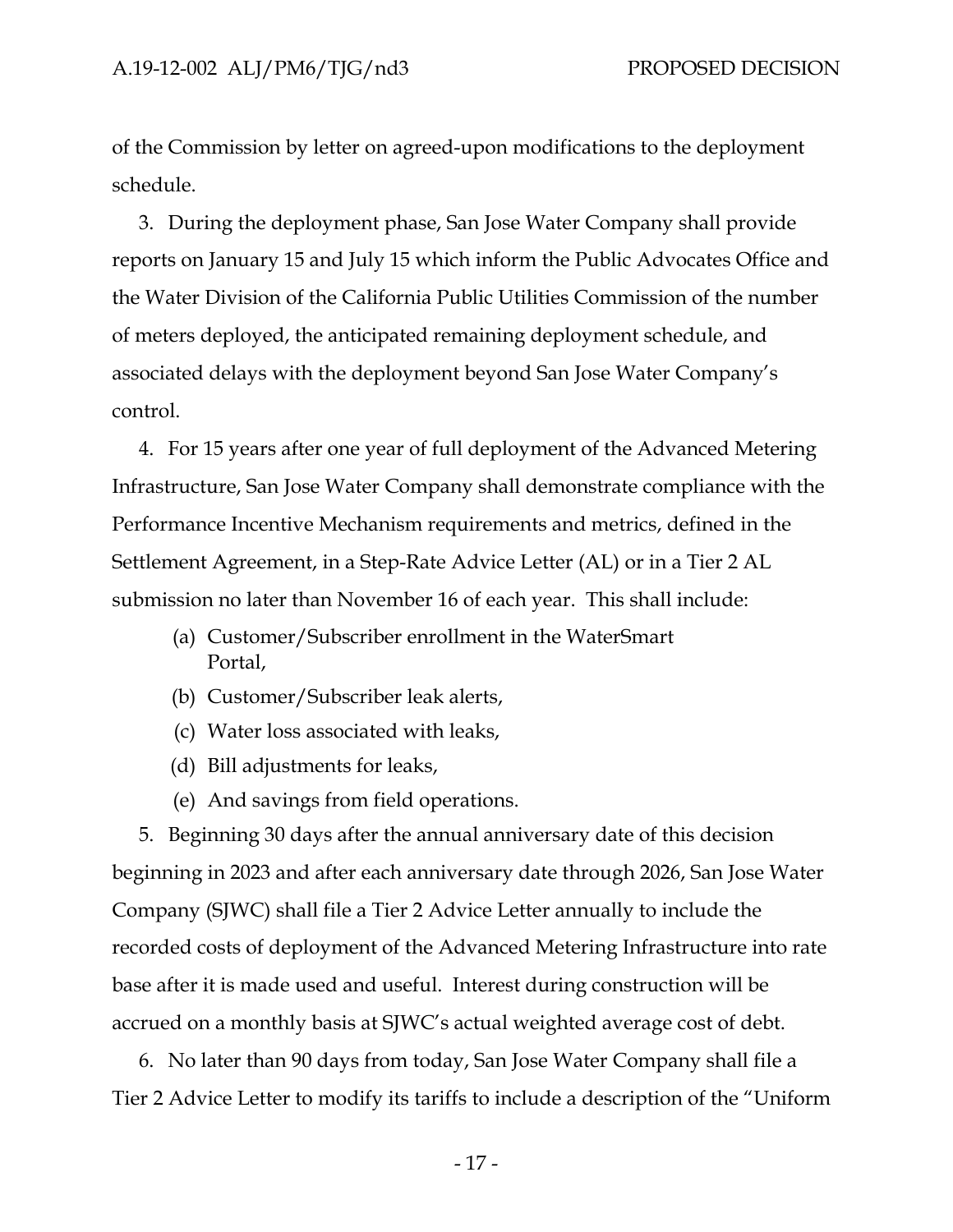Formula" that it will use to calculate and prorate monthly service charges as resolved and agreed upon in the Settlement Agreement.

7. The request of San Jose Water Company and the Public Advocates Office of the California Public Utilities Commission that certain exhibits receive confidential treatment is granted for a period of three years from the date of this order. During this three year period, this information shall not be publicly disclosed except on further Commission order or Administrative Law Judge ruling. If either San Jose Water Company or the Public Advocates Office of the California Public Utilities Commission believe that it is necessary for this information to remain under seal for longer than three years, either of them may file a new motion showing good cause for extending this order by no later than 30 days before the expiration of this order.

8. All rulings previously issued by either of the co-assigned Administrative Law Judges are affirmed herein.

9. Evidentiary hearings are not required in this proceeding.

10. Application 19-12-002 is closed.

This Order is effective today.

Dated \_\_\_\_\_\_\_\_\_\_\_\_\_\_\_\_\_\_\_\_\_, at San Francisco, California.